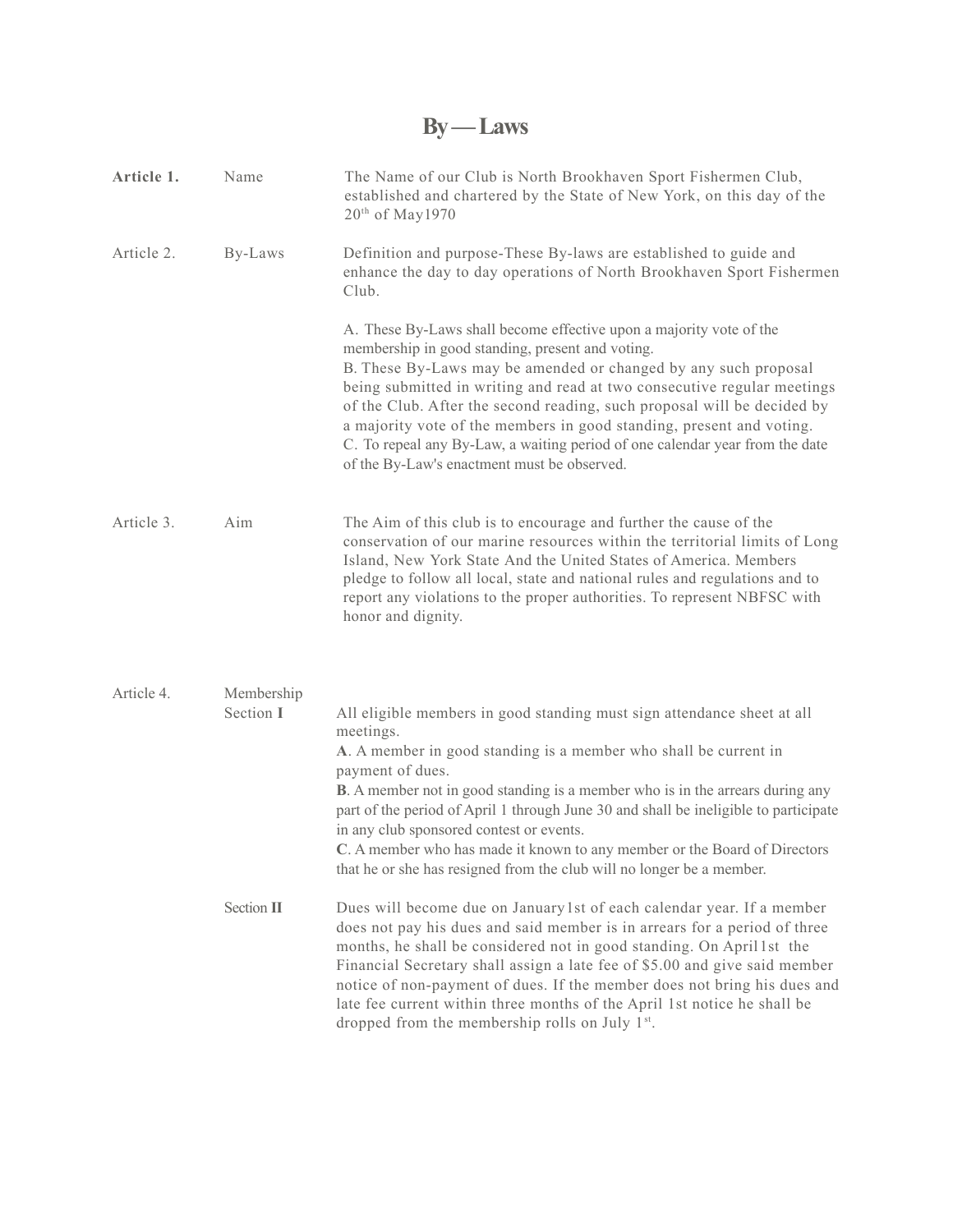|                  | Section III  | The club membership shall be unlimited, by gender, non-partisan, and<br>non-sectarian. All new members are subjected to a three months<br>probationary period, after said three months membership will be granted.                                                                                                                                                                                                                                                                                                         |
|------------------|--------------|----------------------------------------------------------------------------------------------------------------------------------------------------------------------------------------------------------------------------------------------------------------------------------------------------------------------------------------------------------------------------------------------------------------------------------------------------------------------------------------------------------------------------|
|                  | Section IV   | All members must strictly abide by and uphold the Constitution and By-<br>Laws of the North Brookhaven Sport Fishermen Club and will, at all times<br>hereafter act in a sportsman like manner. Failure may result in expulsion<br>at the discretion of the Board of Directors.                                                                                                                                                                                                                                            |
| Revised 07/11/18 |              |                                                                                                                                                                                                                                                                                                                                                                                                                                                                                                                            |
| Article 5.       | Funds & Dues |                                                                                                                                                                                                                                                                                                                                                                                                                                                                                                                            |
|                  | Section I    | The funds of the club are for legitimate expenses required in its<br>conductance and maintenance of same. Funds may be used to<br>support upon approval of the majority of members present and in<br>good standing for but not limited to Club sponsored events, Club<br>paraphernalia, etc.                                                                                                                                                                                                                               |
| Revised 11/08/21 |              | A. Dues-There shall be dues in the amount of \$50.00 per year due<br>January 1 <sup>st</sup> of each year.<br>B. Dues shall not be changed, except by a majority vote of the<br>members present and in good standing. Any motion to change the<br>dues shall first be submitted and read at two consecutive meeting of<br>the Club. After the second reading, such proposal shall be voted<br>upon by the members in good standing and present at said meeting.<br>Approval of such be recorded in Section 1 of Article 5. |
| Revised 11/08/21 |              | C. New members joining the club after October 1, in a calendar<br>year, may have their first year dues reduced annual dues by 50% of<br>the annual dues.                                                                                                                                                                                                                                                                                                                                                                   |
| Revised 03/14/22 |              | D. A junior member shall be required to pay $\frac{1}{2}$ the annul member<br>dues as recorded in Article V section 1A per year. 03/14/22                                                                                                                                                                                                                                                                                                                                                                                  |
|                  | Section II   | Fund Raising                                                                                                                                                                                                                                                                                                                                                                                                                                                                                                               |
|                  |              | At each meeting the club may host a Dark Horse raffle or 50/50<br>raffle determined by the Board of directors at the Board of<br>Directors meeting prior to the General Meeting of each month.                                                                                                                                                                                                                                                                                                                             |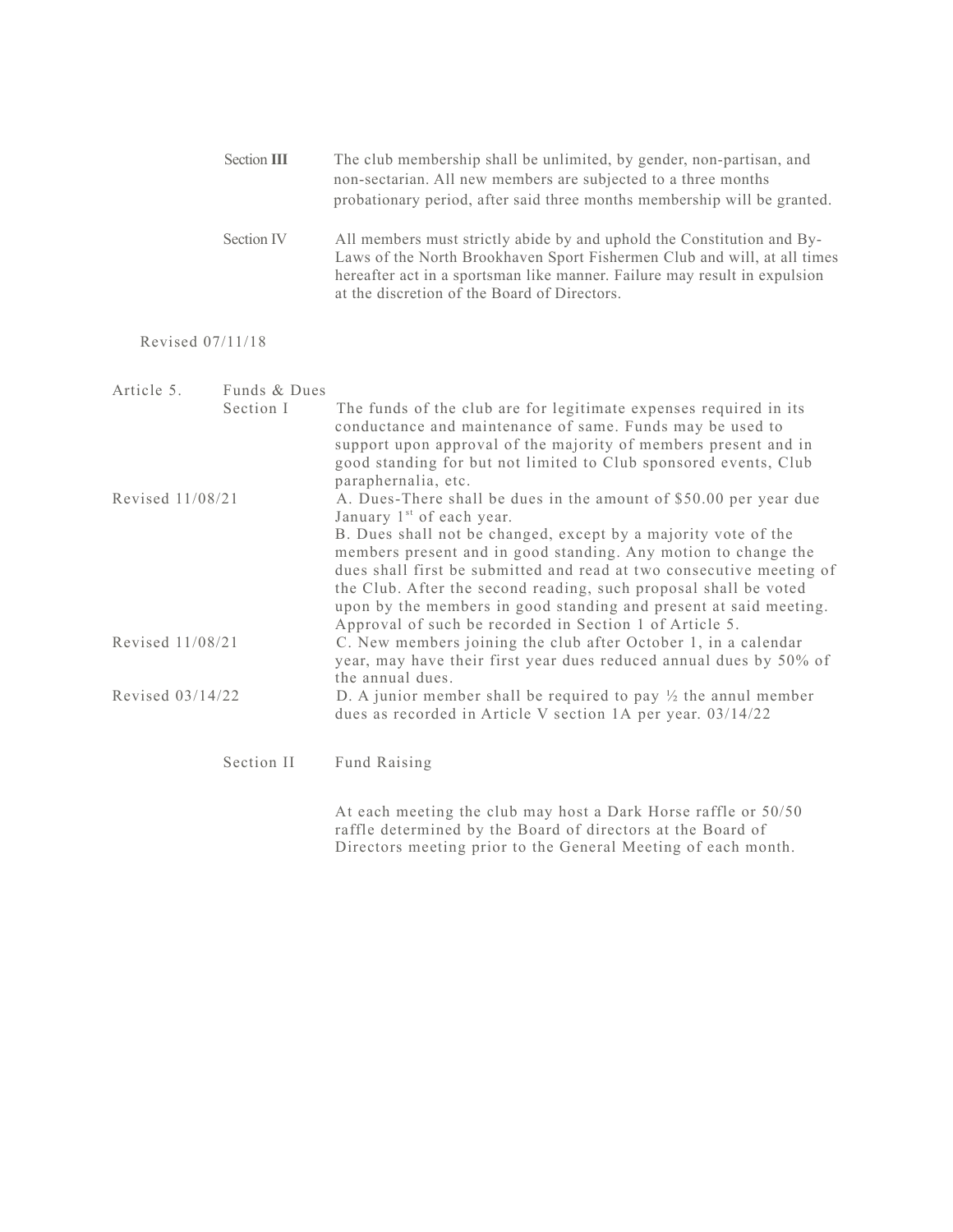## Article 6. Board of Directors

|                  | Section I  | Duties<br>A. President – The President shall be Chairman of the Board of Directors,<br>and run all meetings. He shall appoint all committees to be made up of<br>members in good standing.<br>B. Vice President – The Vice President shall assist the President and run all<br>meetings in the absence of the President.<br>C. Treasurer - The Treasurer shall pay all bills and make a full monthly<br>financial report. He shall make no disbursements without sanction of the<br>Board of Directors for payment of regular or standing bills. All checks<br>are to be signed by either the Treasurer or the President.<br>D. Corresponding Secretary - The Corresponding Secretary shall be<br>responsible for all mailings and correspondence.<br>E. Recording Secretary – The Recording Secretary shall be responsible for<br>he minutes of all meetings and all records.<br>F. Financial Secretary – The Financial Secretary shall be responsible for<br>all financial reports and shall collect all dues, fines and assessments.<br>G. Sergeant at Arms-The Sergeant at Arms shall maintain order at<br>meetings. |
|------------------|------------|--------------------------------------------------------------------------------------------------------------------------------------------------------------------------------------------------------------------------------------------------------------------------------------------------------------------------------------------------------------------------------------------------------------------------------------------------------------------------------------------------------------------------------------------------------------------------------------------------------------------------------------------------------------------------------------------------------------------------------------------------------------------------------------------------------------------------------------------------------------------------------------------------------------------------------------------------------------------------------------------------------------------------------------------------------------------------------------------------------------------------|
|                  |            | H. Trustees – The Trustees shall be responsible for the investigation of<br>all applicants for membership, and shall submit a report to the<br>membership on same. At each meeting, they shall require the Financial<br>Secretary to furnish a list of names of members who are delinquent The<br>Trustees shall make recommendations to the membership on all activities<br>pertinent to the Club. Special meetings of the Directors shall be called by the<br>President.                                                                                                                                                                                                                                                                                                                                                                                                                                                                                                                                                                                                                                               |
| Revised 07/11/18 |            |                                                                                                                                                                                                                                                                                                                                                                                                                                                                                                                                                                                                                                                                                                                                                                                                                                                                                                                                                                                                                                                                                                                          |
|                  |            | I. Nominations -No member shall be a candidate for more than one office. If<br>nominated for more than one office, he/she shall immediately declare for<br>which office he/she will be a candidate.<br>J. All Board Members- including Trustees, will be required to attend six<br>board meetings annually. Failure to meet this requirement will be subject to<br>review by the Board of Directors.                                                                                                                                                                                                                                                                                                                                                                                                                                                                                                                                                                                                                                                                                                                     |
|                  | Section II | Officers shall be elected for a period of one year by a majority vote of<br>the membership in good standing present at the election, by written ballot<br>or verbal affirmation. At the regular meeting October, the president shall<br>appoint a nominating committee. The nominating committee shall present<br>a slate of officers for nomination at the regular meeting in November.<br>Nominations may be made from the floor, elections to be held during the<br>meeting in December. Term of office to be from January 1st December<br>3r. Members of the new board will introduced to the membership at the<br>General meeting in January.                                                                                                                                                                                                                                                                                                                                                                                                                                                                       |